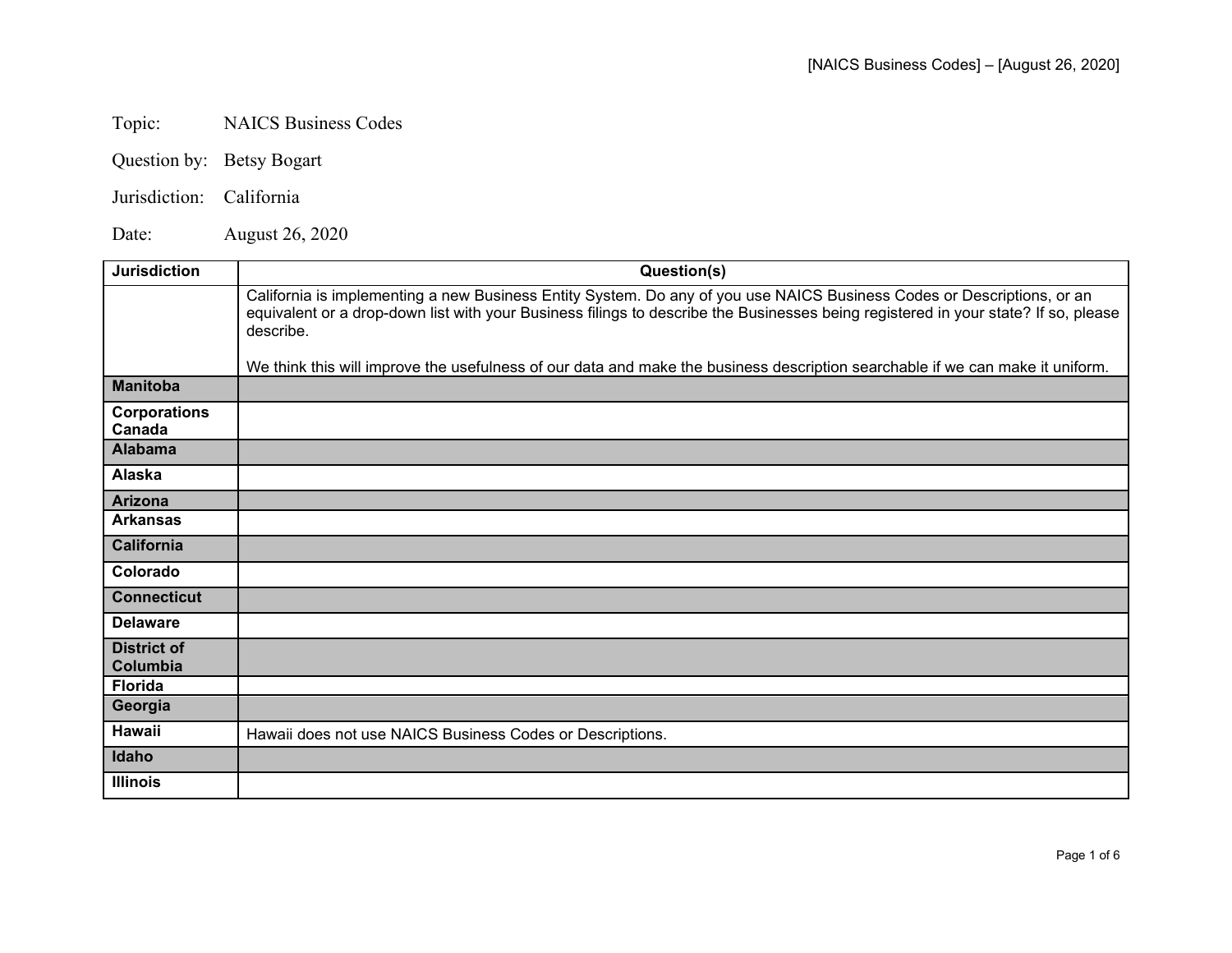| <b>Jurisdiction</b>  | Question(s)                                                                                                                                                                                                                                                                                                                                                                                                                                                                                                                                                                          |
|----------------------|--------------------------------------------------------------------------------------------------------------------------------------------------------------------------------------------------------------------------------------------------------------------------------------------------------------------------------------------------------------------------------------------------------------------------------------------------------------------------------------------------------------------------------------------------------------------------------------|
|                      | California is implementing a new Business Entity System. Do any of you use NAICS Business Codes or Descriptions, or an<br>equivalent or a drop-down list with your Business filings to describe the Businesses being registered in your state? If so, please<br>describe.                                                                                                                                                                                                                                                                                                            |
|                      | We think this will improve the usefulness of our data and make the business description searchable if we can make it uniform.                                                                                                                                                                                                                                                                                                                                                                                                                                                        |
| Indiana              | In Indiana, the NAICS codes are collected by Department of Revenue and Department of Workforce Development from within<br>the INBiz portal. Businesses self-identify or modify the codes associated with a business from INBiz, but the identifications are<br>not currently part of Secretary of State filings.                                                                                                                                                                                                                                                                     |
|                      | We have considered the integration of NAICS codes across agencies, but have not yet implemented. Currently if you were to<br>look up a business record using the SOS search, you would not find information related to NAICS codes.                                                                                                                                                                                                                                                                                                                                                  |
| <b>lowa</b>          | lowa does not use NAICS codes.                                                                                                                                                                                                                                                                                                                                                                                                                                                                                                                                                       |
| <b>Kansas</b>        |                                                                                                                                                                                                                                                                                                                                                                                                                                                                                                                                                                                      |
| Kentucky             |                                                                                                                                                                                                                                                                                                                                                                                                                                                                                                                                                                                      |
| Louisiana            | In Louisiana when filing a new entity online on our geauxbiz portal, the NAICS Code is collected for and used by the<br>Department of Revenue. This code is not currently part of the Louisiana Secretary of State filings. A customer can choose<br>multiple codes for Revenue, but only 1 will populate into their information in our system that we can see ?in-house?, but it is<br>not available to the public. I believe there may be some thought about adding to Legislation in the future to collect this for use<br>by our office, but again, at present we do not use it. |
|                      | The only other time, besides at Original submission, that they can enter a NAICS Code, is when filing an Annual Report online.<br>We do get a lot of requests to change or update their code, which we will do if they have entered at one of those 2 times. We<br>do tell them to contact the Department of Revenue directly to report the change, as we do not pass the update on.                                                                                                                                                                                                 |
| <b>Maine</b>         |                                                                                                                                                                                                                                                                                                                                                                                                                                                                                                                                                                                      |
| <b>Maryland</b>      | Maryland doesn't require any Business Codes on formation filings, but two years ago did begin including that as an optional<br>field on our Annual Reports. Similar to California, we figured this was a step towards using this information in some way in the<br>future, although we still don't have any definite plans for making it a required field or using it in some other way.                                                                                                                                                                                             |
| <b>Massachusetts</b> | Massachusetts does not use the NAICS Business Codes.                                                                                                                                                                                                                                                                                                                                                                                                                                                                                                                                 |
| <b>Michigan</b>      | Michigan does not collect or use NAICS codes.                                                                                                                                                                                                                                                                                                                                                                                                                                                                                                                                        |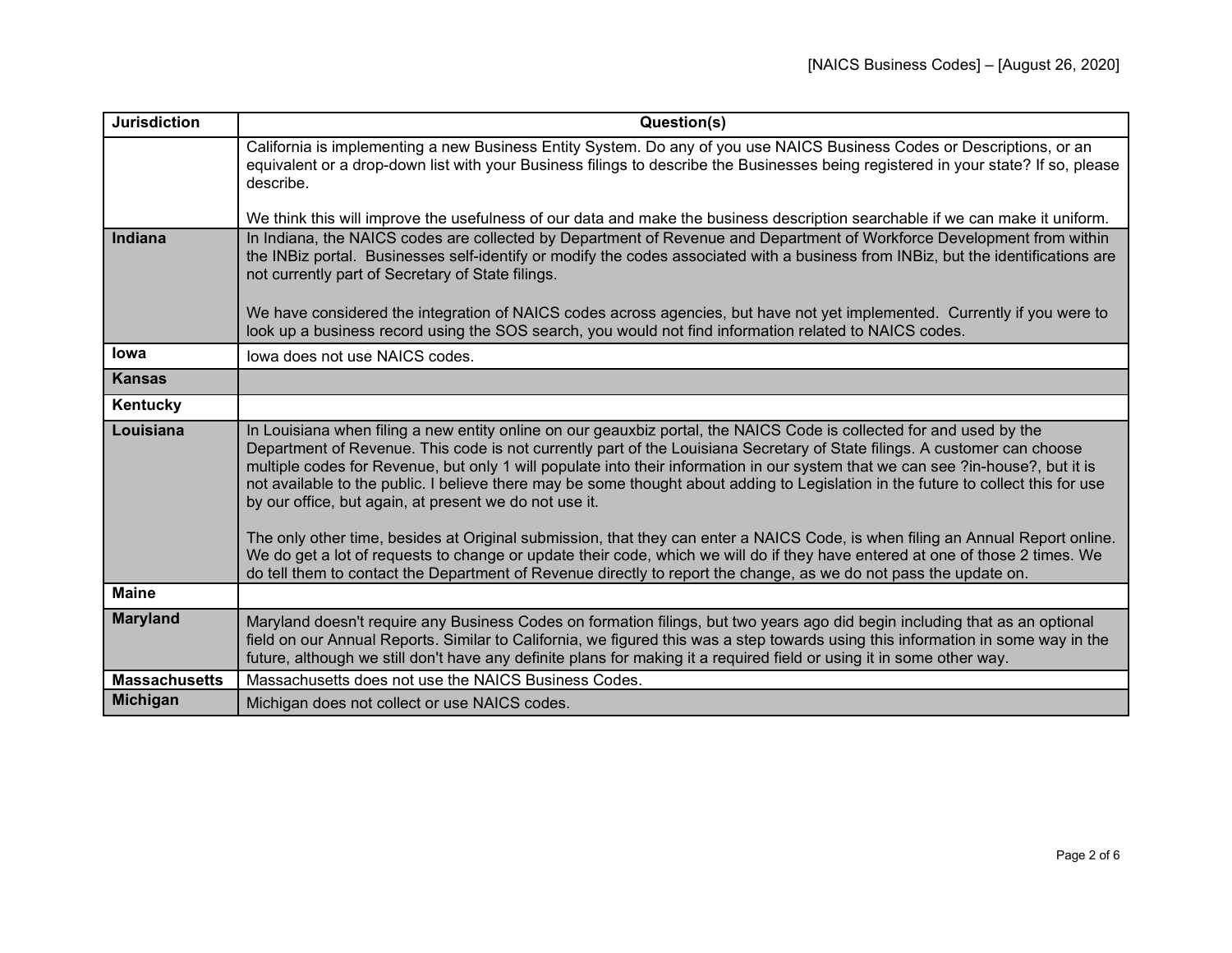| <b>Jurisdiction</b> | Question(s)                                                                                                                                                                                                                                                                                                                                                                                                                                                                                                                                                                                                             |
|---------------------|-------------------------------------------------------------------------------------------------------------------------------------------------------------------------------------------------------------------------------------------------------------------------------------------------------------------------------------------------------------------------------------------------------------------------------------------------------------------------------------------------------------------------------------------------------------------------------------------------------------------------|
|                     | California is implementing a new Business Entity System. Do any of you use NAICS Business Codes or Descriptions, or an<br>equivalent or a drop-down list with your Business filings to describe the Businesses being registered in your state? If so, please<br>describe.                                                                                                                                                                                                                                                                                                                                               |
|                     | We think this will improve the usefulness of our data and make the business description searchable if we can make it uniform.                                                                                                                                                                                                                                                                                                                                                                                                                                                                                           |
| <b>Minnesota</b>    | Minnesota uses an abbreviated set of NAICS codes in our Minnesota Business Snapshot, a voluntary survey that hundreds of<br>thousands of businesses have completed.                                                                                                                                                                                                                                                                                                                                                                                                                                                     |
|                     | See: https://nam12.safelinks.protection.outlook.com/?url=https%3A%2F%2Fwww.sos.state.mn.us%2Fbusiness-<br>liens%2Fbusiness-liens-data%2Fminnesota-business-snapshot-<br>data%2F&data=02%7C01%7Cpviverto%40azsos.gov%7C5d6fbcde37404065b2f208d849dba05c%7Cb4494a03f26d475d<br>ba4139871e763531%7C1%7C0%7C637340554940679004&sdata=1694I9W3iVq8q07Pm152b4ToF0J9GlhXV1abvwDBp                                                                                                                                                                                                                                              |
|                     | Qs%3D&reserved=0<br>You might like to see our current MBS results - see the attachment.                                                                                                                                                                                                                                                                                                                                                                                                                                                                                                                                 |
|                     | We also have regional and quarterly business reports, at:<br>https://nam12.safelinks.protection.outlook.com/?url=https%3A%2F%2Fwww.sos.state.mn.us%2Fbusiness-liens%2Feconomic-<br>and-business-condition-<br>reports%2F&data=02%7C01%7Cpviverto%40azsos.gov%7C38925f47f01e4a63ed0d08d84aa4f08e%7Cb4494a03f26d47<br>5dba4139871e763531%7C1%7C0%7C637341421713036311&sdata=%2BkQ%2FKeYX5Ou3oSvC5o4tUwEXF5oZcXFq<br>v%2Bn9sCwDhM4%3D&reserved=0                                                                                                                                                                           |
| <b>Mississippi</b>  | MS requires the 6 digit NAICS Code to be entered during the formation & registration filing process. Only one code is required<br>to process the filing, however customers are allowed to enter up to three codes.  These codes can be amended on the<br>Annual Report filing. This information is made available in the Mississippi Business Reports. This free service allows<br>anyone to conduct a customized search of the Mississippi Secretary of State's corporations database and export their results<br>as a printable Excel report. The database includes all current registered businesses in Mississippi. |
| <b>Missouri</b>     |                                                                                                                                                                                                                                                                                                                                                                                                                                                                                                                                                                                                                         |
| <b>Montana</b>      |                                                                                                                                                                                                                                                                                                                                                                                                                                                                                                                                                                                                                         |
| <b>Nebraska</b>     |                                                                                                                                                                                                                                                                                                                                                                                                                                                                                                                                                                                                                         |
| <b>Nevada</b>       | Nevada does allow a business to select a NAICS Code in their company profile when registering with our business portal,<br>SilverFlume. It is optional and it doesn't reflect in the public search.                                                                                                                                                                                                                                                                                                                                                                                                                     |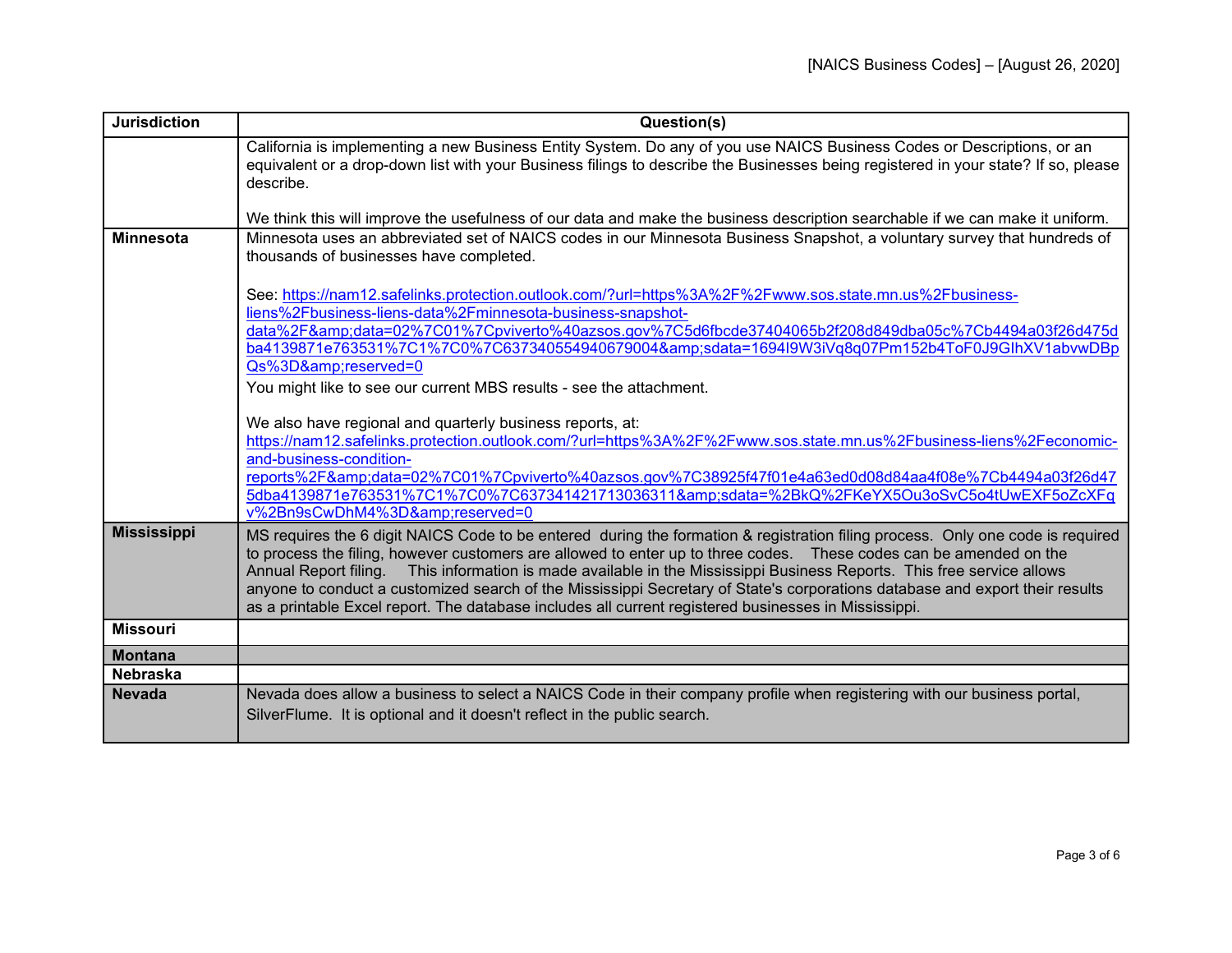| <b>Jurisdiction</b>   | Question(s)                                                                                                                                                                                                                                                                                                                                                                                                                                                                                                                                                                                    |
|-----------------------|------------------------------------------------------------------------------------------------------------------------------------------------------------------------------------------------------------------------------------------------------------------------------------------------------------------------------------------------------------------------------------------------------------------------------------------------------------------------------------------------------------------------------------------------------------------------------------------------|
|                       | California is implementing a new Business Entity System. Do any of you use NAICS Business Codes or Descriptions, or an<br>equivalent or a drop-down list with your Business filings to describe the Businesses being registered in your state? If so, please<br>describe.                                                                                                                                                                                                                                                                                                                      |
|                       | We think this will improve the usefulness of our data and make the business description searchable if we can make it uniform.                                                                                                                                                                                                                                                                                                                                                                                                                                                                  |
| <b>New Hampshire</b>  | When filing a new business formation or foreign registration online, our Quickstart portal prompts the use to select the<br>appropriate 5-digit NAICS code as the response to the primary business purpose to be conducted. They may select more than<br>one if they so choose. The user has the option of selecting OTHER, and typing free text to explain their purposes in lieu of<br>choosing a NAICS code. For paper filings, the free text option is used by staff to capture the business purpose, and no NAICS<br>codes are captured unless listed by the applicant on the paper form. |
|                       | A significant downside to this approach is that most domestic entities that wish to change/update their NAICS code must file an<br>amendment. We allow foreign entities, however, to make an NAICS code change free of charge online or by email.                                                                                                                                                                                                                                                                                                                                              |
|                       | We believe this information does add value for the public and our bulk data purchasers, but these fields are not currently<br>searchable on our website.                                                                                                                                                                                                                                                                                                                                                                                                                                       |
| <b>New Jersey</b>     |                                                                                                                                                                                                                                                                                                                                                                                                                                                                                                                                                                                                |
| <b>New Mexico</b>     |                                                                                                                                                                                                                                                                                                                                                                                                                                                                                                                                                                                                |
| <b>New York</b>       |                                                                                                                                                                                                                                                                                                                                                                                                                                                                                                                                                                                                |
| <b>North Carolina</b> |                                                                                                                                                                                                                                                                                                                                                                                                                                                                                                                                                                                                |
| <b>North Dakota</b>   |                                                                                                                                                                                                                                                                                                                                                                                                                                                                                                                                                                                                |
| Ohio                  | Ohio is not using NAICS codes yet, but discussing adding this to our optional survey for gathering additional business<br>information, so I appreciate this question!                                                                                                                                                                                                                                                                                                                                                                                                                          |
| <b>Oklahoma</b>       |                                                                                                                                                                                                                                                                                                                                                                                                                                                                                                                                                                                                |
| Oregon                |                                                                                                                                                                                                                                                                                                                                                                                                                                                                                                                                                                                                |
| Pennsylvania          |                                                                                                                                                                                                                                                                                                                                                                                                                                                                                                                                                                                                |
| <b>Rhode Island</b>   | Rhode Island has collected 6-digit NAICS code information through annual reports for several years. The NAICS code is a<br>required field. We use that data heavily in our RI Business Data Hub!                                                                                                                                                                                                                                                                                                                                                                                               |
| <b>South Carolina</b> |                                                                                                                                                                                                                                                                                                                                                                                                                                                                                                                                                                                                |
| <b>South Dakota</b>   | South Dakota does not use the NAICS Business Codes.                                                                                                                                                                                                                                                                                                                                                                                                                                                                                                                                            |
| <b>Tennessee</b>      |                                                                                                                                                                                                                                                                                                                                                                                                                                                                                                                                                                                                |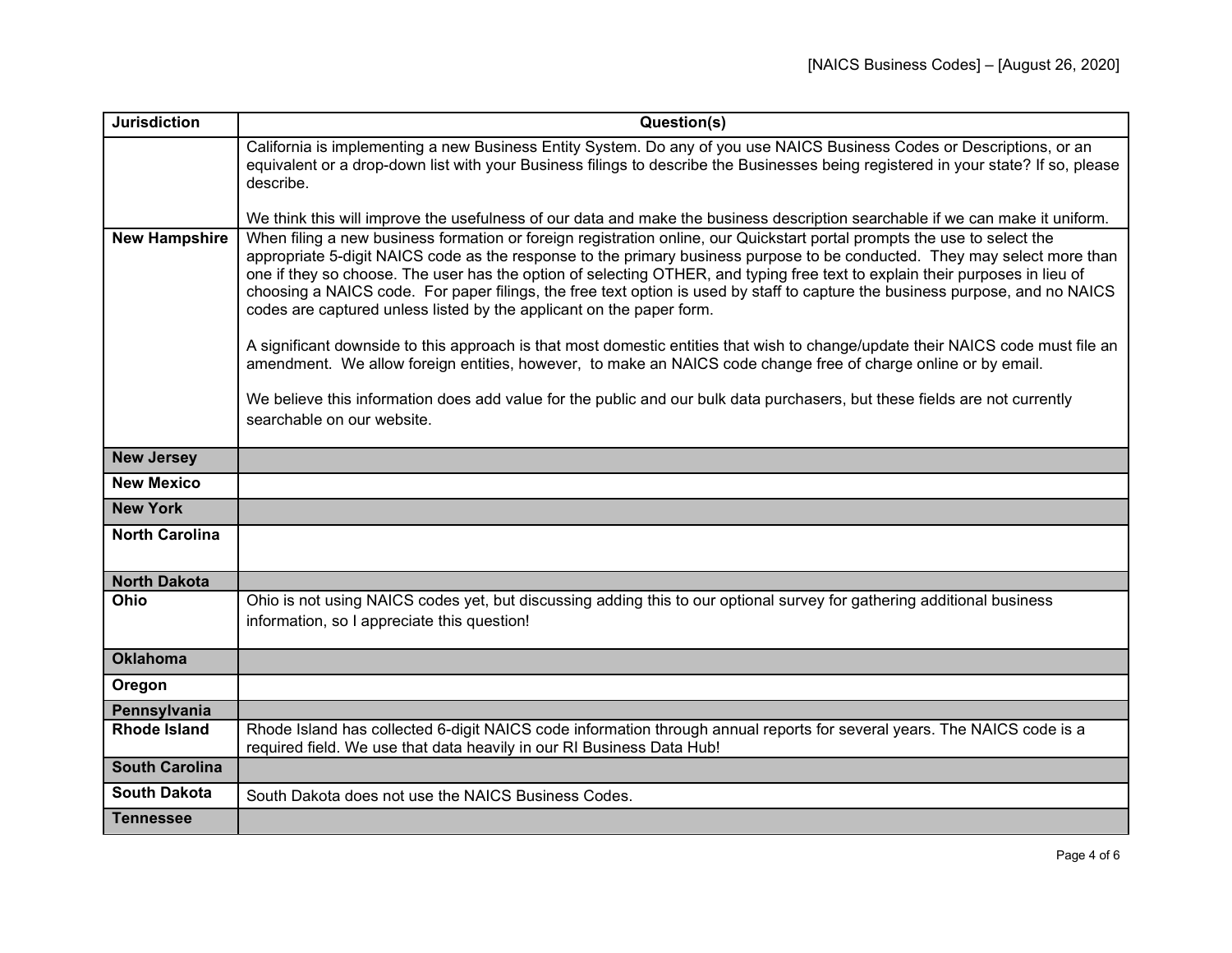| <b>Jurisdiction</b>  | Question(s)                                                                                                                                                                                                                                                                                                                                    |
|----------------------|------------------------------------------------------------------------------------------------------------------------------------------------------------------------------------------------------------------------------------------------------------------------------------------------------------------------------------------------|
|                      | California is implementing a new Business Entity System. Do any of you use NAICS Business Codes or Descriptions, or an<br>equivalent or a drop-down list with your Business filings to describe the Businesses being registered in your state? If so, please<br>describe.                                                                      |
|                      | We think this will improve the usefulness of our data and make the business description searchable if we can make it uniform.                                                                                                                                                                                                                  |
| <b>Texas</b>         |                                                                                                                                                                                                                                                                                                                                                |
| <b>Utah</b>          | Utah online applications require a business purpose to file a new entity.<br>Customers select their business purpose from a drop down menu which will convert to a NAICS code based on their<br>selections. They also have the option of selecting a "Non-classifiable establishment - any legal purpose"<br>option to bypass the requirement. |
| <b>Vermont</b>       |                                                                                                                                                                                                                                                                                                                                                |
| Virginia             |                                                                                                                                                                                                                                                                                                                                                |
| Washington           | In Washington State we have an open text section for "nature of business" but we are not using NAICS codes for the legal<br>entity. Nature of business asks for a brief description of the business activity and anything is acceptable.                                                                                                       |
|                      | As a whole, the state uses NAICS codes in a really inconsistent way and it goes agency by agency. For example, DOR will use<br>NAICS according to the revenue generating activities, Employment Security will use it related to the number/type of<br>employees, etc                                                                           |
| <b>West Virginia</b> |                                                                                                                                                                                                                                                                                                                                                |
| <b>Wisconsin</b>     |                                                                                                                                                                                                                                                                                                                                                |
| Wyoming              |                                                                                                                                                                                                                                                                                                                                                |

## **Additional comments:**

## **Full text of email:**

I hope you are all doing well. My schedule does not allow me to attend the meeting today. I do have a question for all of you.

California is implementing a new Business Entity System. Do any of you use NAICS Business Codes or Descriptions, or an equivalent or a dropdown list with your Business filings to describe the Businesses being registered in your state? If so, please describe.